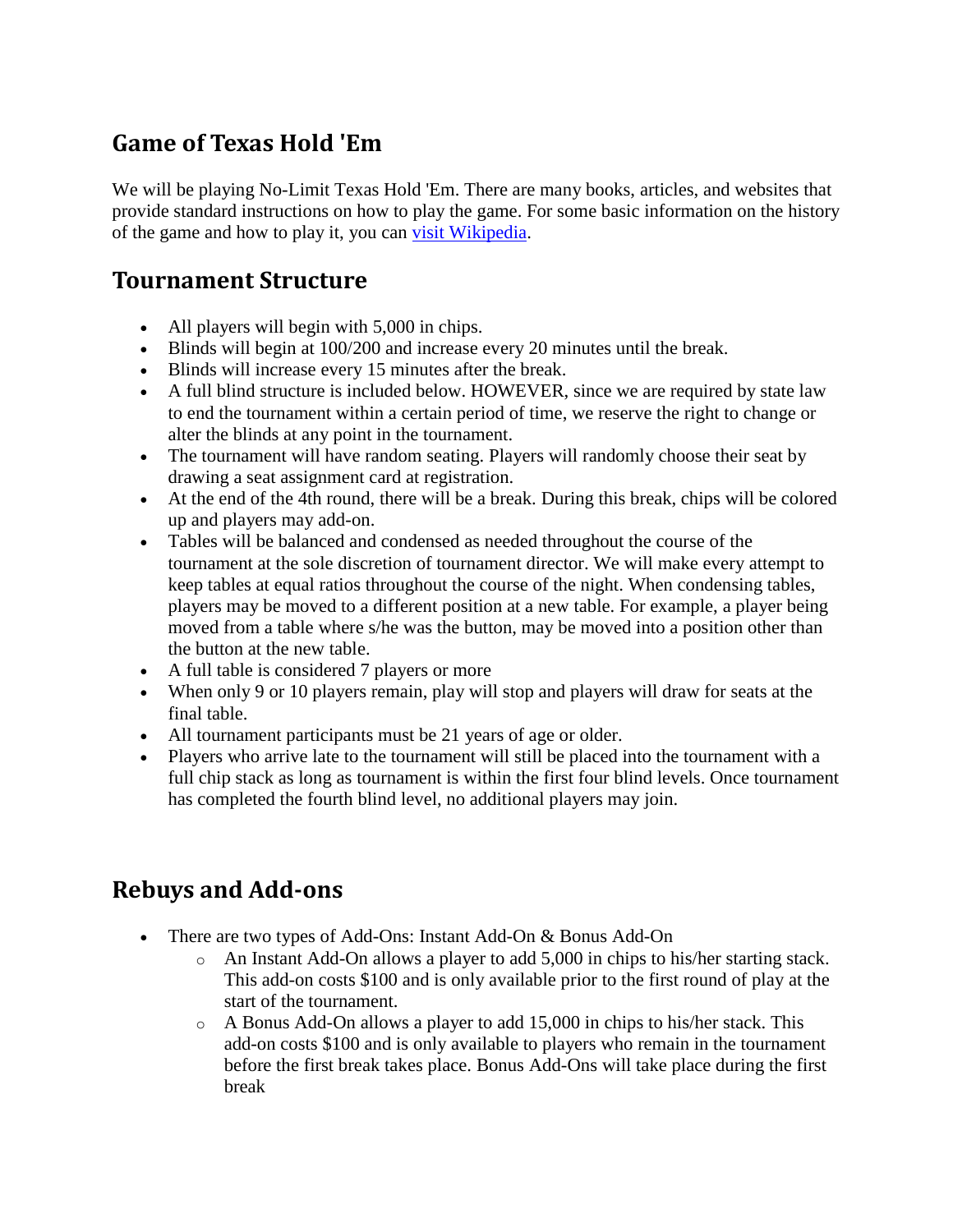- There is only one type of Rebuy
	- o A Rebuy allows a player who has less than 2,500 in chips re-buy for \$100 and receive an additional 5,000 in chips. The rebuy period occurs during the first four blind levels of the tournament. There are no limits to the number of Rebuys a person can make during this period. A player who has less than 2,500 in chips may do a double rebuy and receive 10,000 in chips for \$200 (5,000 in chips for each \$100) but a player may never go over 12,500 in chips.
- Please Note: Players who have below 2,500 in chips at the start of the first break may rebuy for \$100 AND add-on for an additional \$100. The player would receive an additional 20,000 chips for \$200.

# **Rules & Etiquette**

We ask that all guests remember that this is a poker event for charity. Since the dealers are volunteers and all players may not have the same skill level, some mistakes may be made, so players should be patient and cordial at all times. Here are some additional rules that will be in effect:

- Cursing, swearing, and verbal abuse will not be tolerated. Players engaging in such behavior will be removed from the tournament.
- Please refrain from criticizing another player's play.
- Please be courteous and nice to the dealers. Remember they are volunteers.
- Keep your chips on the table and visible at all times—with larger denominations on top and/or in front of your chip stack.
- Poker chips may not be given to another player in the tournament.
- Do not handle another player's chips. While you may give another player change for chips, you may not give chips to another player.
- Protect your cards so that no one else can see them. Keep your cards on the table at all times (holding cards against your shirt or putting them in your pocket or lap is not allowed).
- You may leave the table at any time  $(e.g., top get a drink, go to the restroom, etc.).$ During your absence, cards will be dealt to your seat and folded. Your blinds will be put into the pot during your absence.
- Speaking on mobile phones is not allowed while sitting at the table. If you need to use the phone, you must get up from the table.
- It is each player's responsibility to follow the flow of the game. Play in turn. Do not act out of turn.
- At no time should any player or spectator make statements that could unfairly influence the play of a hand. This includes commenting on mucked cards and discussing possible hands.
- Do not splash the pot. When making a bet, announce your bet and place the chips in front of your cards towards the center of the table. Do NOT throw the chips into the pot.
- String bets are not allowed. If your intention is to bet \$100, then you must either announce your bet OR move enough chips to cover the bet into the pot in one motion.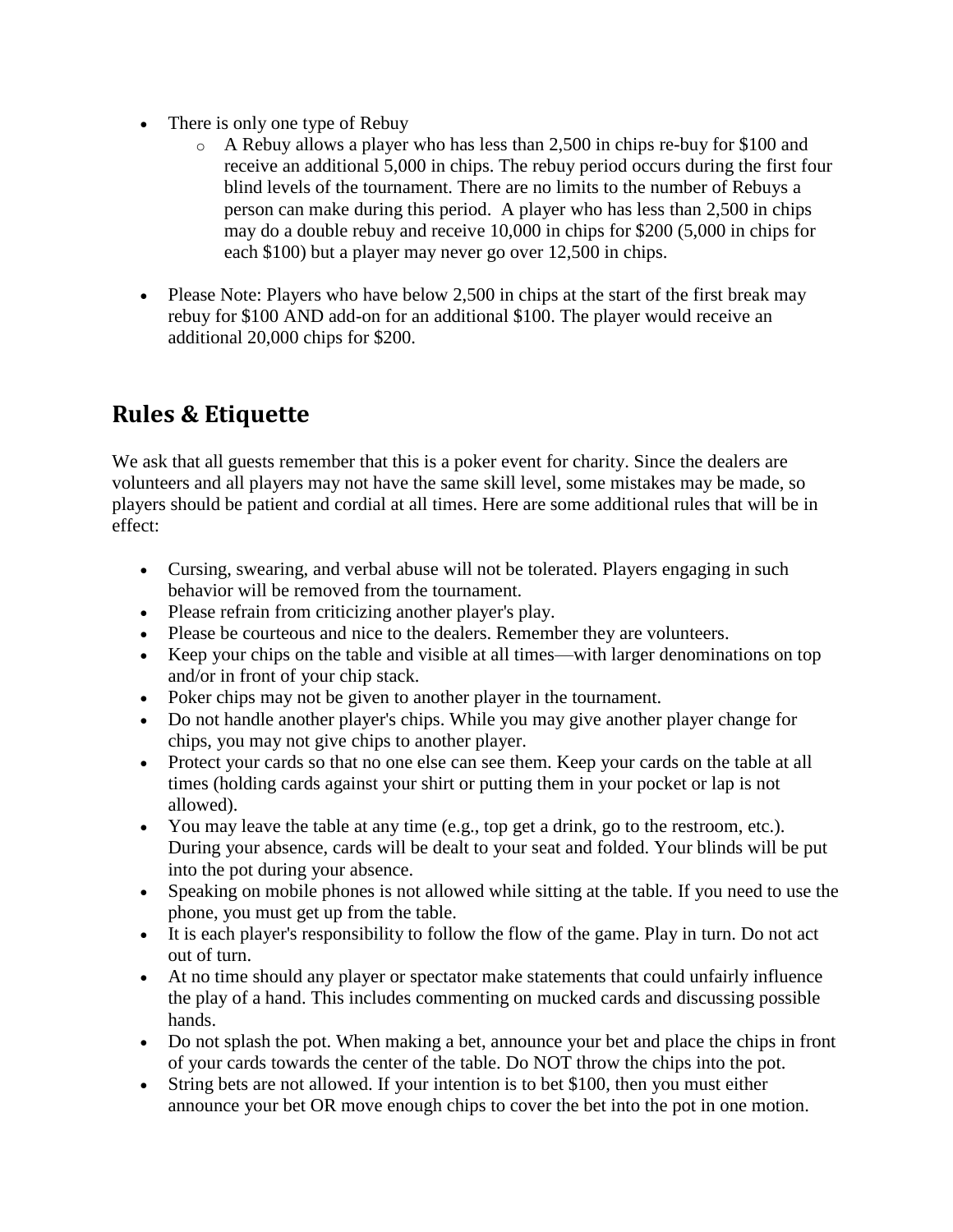You may NOT take \$50 and put it in the pot and then go back into your chip stack for another \$50 to complete your bet without announcing your bet.

- Verbally announce your action—call, raise, fold, check, bet.
- You may not say "I call your bet and raise you..." You must announce your raise or intention to raise.
- Do not expose any cards until the showdown.
- In a showdown situation when there are no more opportunities for betting (this happens most often when it's heads-up play and one of the players is all-in), the players in the hand must turn their cards over immediately.
- Rabbit hunting (asking to see what cards would have appeared, had you bet) is not allowed.
- Agreeing to "check-down" a hand after a player has gone all-in is not allowed.
- If a player decides to muck (discard) his/her cards, that player is allowed to do so without his/her opponent seeing the cards. Once the cards hit the muck, that player is no longer in the hand and cannot win the pot. The remaining player does not have to show his/her hand in order to win the pot.
- If the dealer exposes a card while dealing, dealing continues in order with the last card being dealt going to the person whose card was exposed. The exposed card becomes the burn card. In instances where two cards are exposed by the dealer while the cards are being dealt, a misdeal is declared and the cards are reshuffled and re-dealt. If a player accidentally exposes his/her cards during a hand, the entire table must be shown the cards and play continues.
- No Red Wine at the tables

### **Blind Schedule**

The blind levels for the first 10 levels only are posted below. Please remember, we reserve the right to change or alter the blinds or length of the levels at any point in the tournament.

| Level   | <b>Small Blind</b> | <b>Big Blind</b> | <b>Duration</b> |
|---------|--------------------|------------------|-----------------|
| Level 1 | 100                | 200              | 20 Minutes      |
| Level 2 | 200                | 400              | 20 Minutes      |
| Level 3 | 300                | 600              | 20 Minutes      |